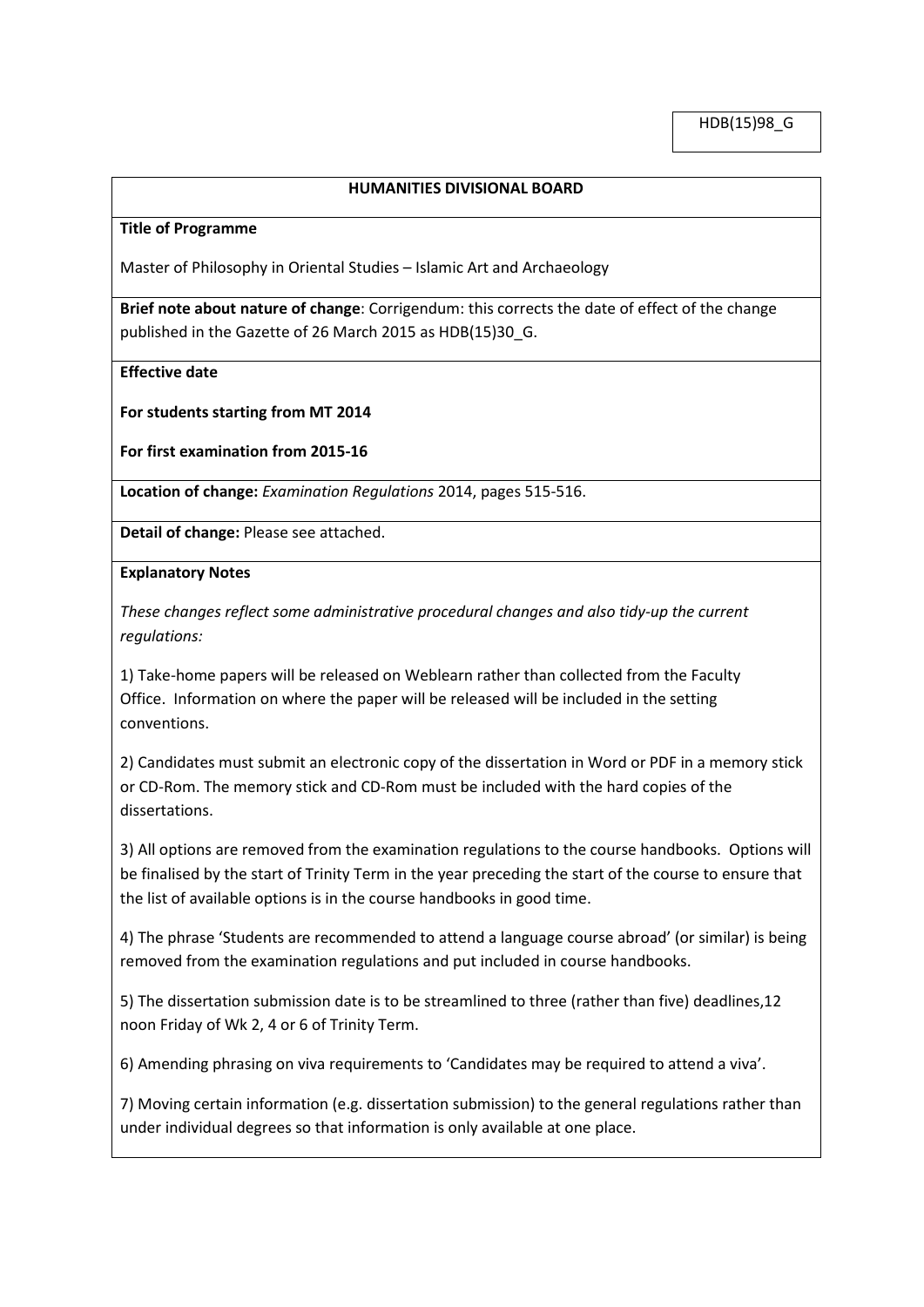## **(vii) Islamic Art and Archaeology**

A. *Qualifying Examination* Every candidate will be required to satisfy the examiners in a qualifying examination not later than the end of the third term after that in which the candidate's name is first entered on the Register of M.Phil. Students. The examination will include: (*a*) a three-hour written examination: Introduction to Islamic Art and Archaeology, *c.550-c.190*. (*b*) a portfolio, containing reports on the practical work completed during the year (according to the schedule given in the Course Handbook). (*c*) a language examination in Arabic or Persian or Turkish. Candidates must submit the portfolio in (*b*) above not later than 12 noon on Monday of 7th Week of Trinity Term. Two printed copies and one digital copy on either a CD-ROM disc or a memory stick must be submitted in a securely sealed parcel clearly addressed to the Chair of Examiners, M. Phil. in Islamic Art and Archaeology (Oriental Studies), Examination Schools, High Street, Oxford. The parcel must bear the words 'QUALIFYING EXAMINATION FOR THE M. PHIL. IN ISLAMIC ART AND ARCHAEOLOGY (PORTFOLIO). The portfolio must bear the candidate's examination number (but not the candidate's name, which must be concealed). Candidates must include a signed declaration sealed in an envelope addressed to the Chair of Examiners that the work is the candidate's own.

B. *Final Examination* This shall be taken in the Trinity Term of the academic year following that in which the candidate's name is first entered on the Register of M.Phil. Students.

1. Every candidate must follow for at least six terms a course of instruction in Islamic Art and Archaeology.

2. The examination will include:

(*a*) A paper on a topic of Islamic art and archaeology or related fields (e.g. non-Islamic art, architecture and archaeology; Islamic studies; history; museology) to be selected by the candidate in consultation with the candidate's supervisor. This paper will be examined by an extended essay of between 5,000 and 6,000 words. Applications for the approval of the essay topic should be submitted to the Faculty office by Monday of sixth second week of Michaelmas Term and will be reported to the Faculty Board's second meeting of Michaelmas Term.

(*b*) Arabic or Persian or Turkish language examination.

(*c*) Arabic or Persian or Turkish prepared texts. This is a written examination paper.

(*d*) A three-hour written examination: Approaches to Islamic Art and Archaeology.

(*e*) A dissertationthesis**{** [HYPERLINK "http://www.admin.ox.ac.uk/examregs/15-](http://www.admin.ox.ac.uk/examregs/15-36_Special_Regulations.shtml%23univ-9780199202669-note-97) [36\\_Special\\_Regulations.shtml" \l "univ-9780199202669-note-97"](http://www.admin.ox.ac.uk/examregs/15-36_Special_Regulations.shtml%23univ-9780199202669-note-97) **}** of not more than 30,000 words on a subject to be approved by the Faculty Board.